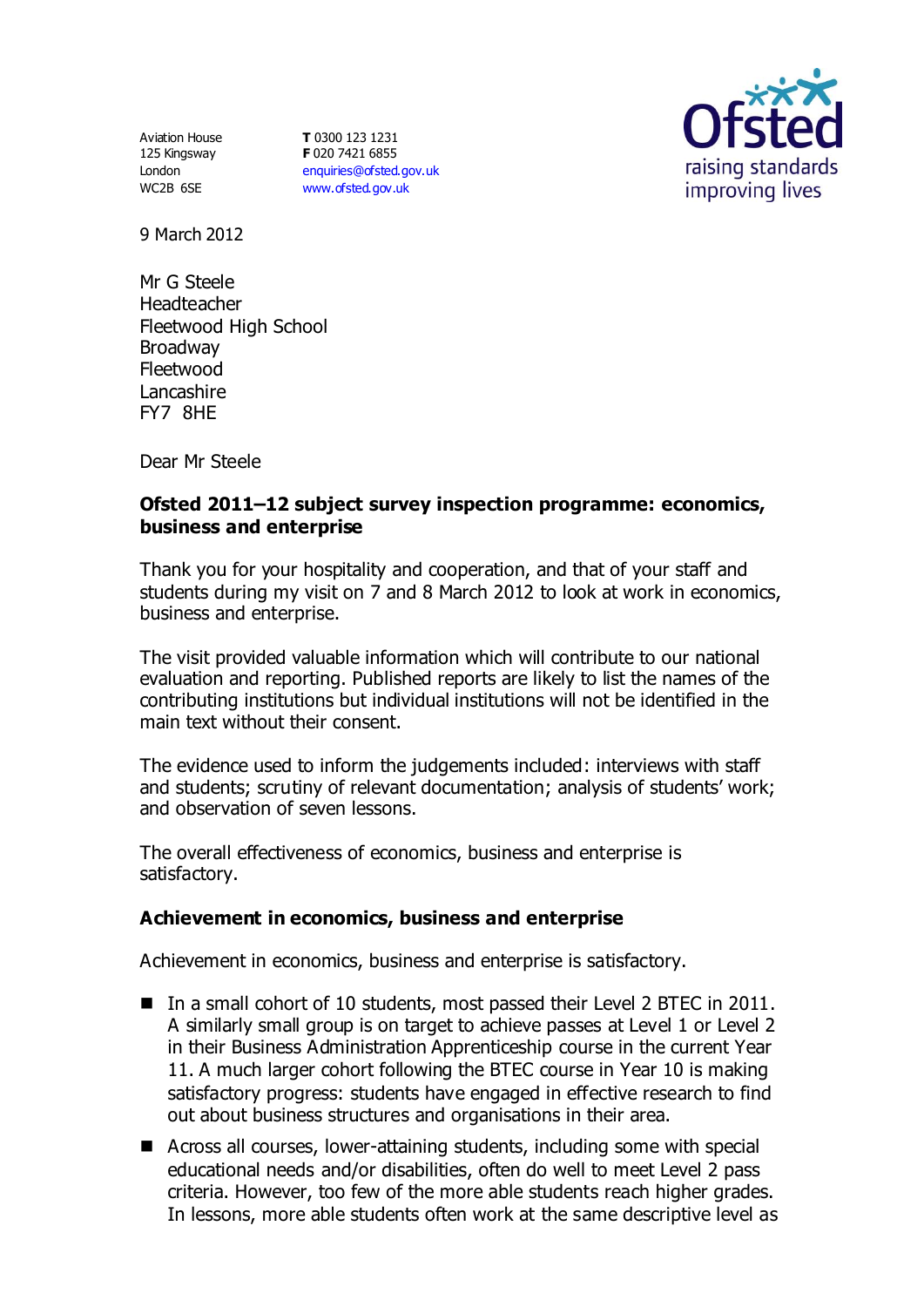others, without moving quickly to apply their knowledge to more challenging tasks.

■ Across the school, students' enterprise skills are well developed. They have a good understanding of career opportunities and pathways. In lessons in citizenship and other subjects, students often think broadly about the social and economic effects of government policies, for example to promote better health. However, students have a limited understanding of current economic events and aspects of managing personal finances.

# **Quality of teaching in economics, business and enterprise**

The quality of teaching in economics, business and enterprise is satisfactory.

- Students' progress is carefully monitored in the formally assessed courses, allowing teachers to intervene quickly to keep students on track to pass. In BTEC business in Year 10, the teacher's marking of students' work is very thorough and students receive some excellent feedback on how to improve.
- $\blacksquare$  In lessons, both in the formally assessed and whole-school provision, teachers do not always adapt tasks or their questioning of students well enough to extend greater challenge to the more able students. However, lessons were seen where this was done very effectively, for example in an outstanding science lesson where students debated the moral, social and economic cases for cloning.
- Students in the formally assessed courses have good access to information and communication technology (ICT) to support their learning, enabling them to draw on up-to-date information about real-life businesses.
- Lessons promoting students' economic and financial understanding through the school's citizenship programme are generally well managed and enjoyed by students. However, the subject-specific resources used are not always sufficiently detailed enough to enable students to fully develop their understanding.

#### **Quality of the curriculum in economics, business and enterprise**

The quality of the curriculum in economics, business and enterprise is satisfactory.

- While numbers following formally assessed courses have been relatively small in recent years, popularity has increased markedly in the current Year 10. Here, BTEC students are particularly enjoying setting up their own Young Enterprise organisations, which help bring their studies to life.
- $\blacksquare$  The Business Apprenticeship students in Year 11 have valued the extended work-experience opportunities they have been given with local employers. Direct links with employers have not yet been established for the BTEC course, but are planned.
- Students' economic and financial learning is disjointed in some years as lessons are alternated frequently with other social, health and citizenship